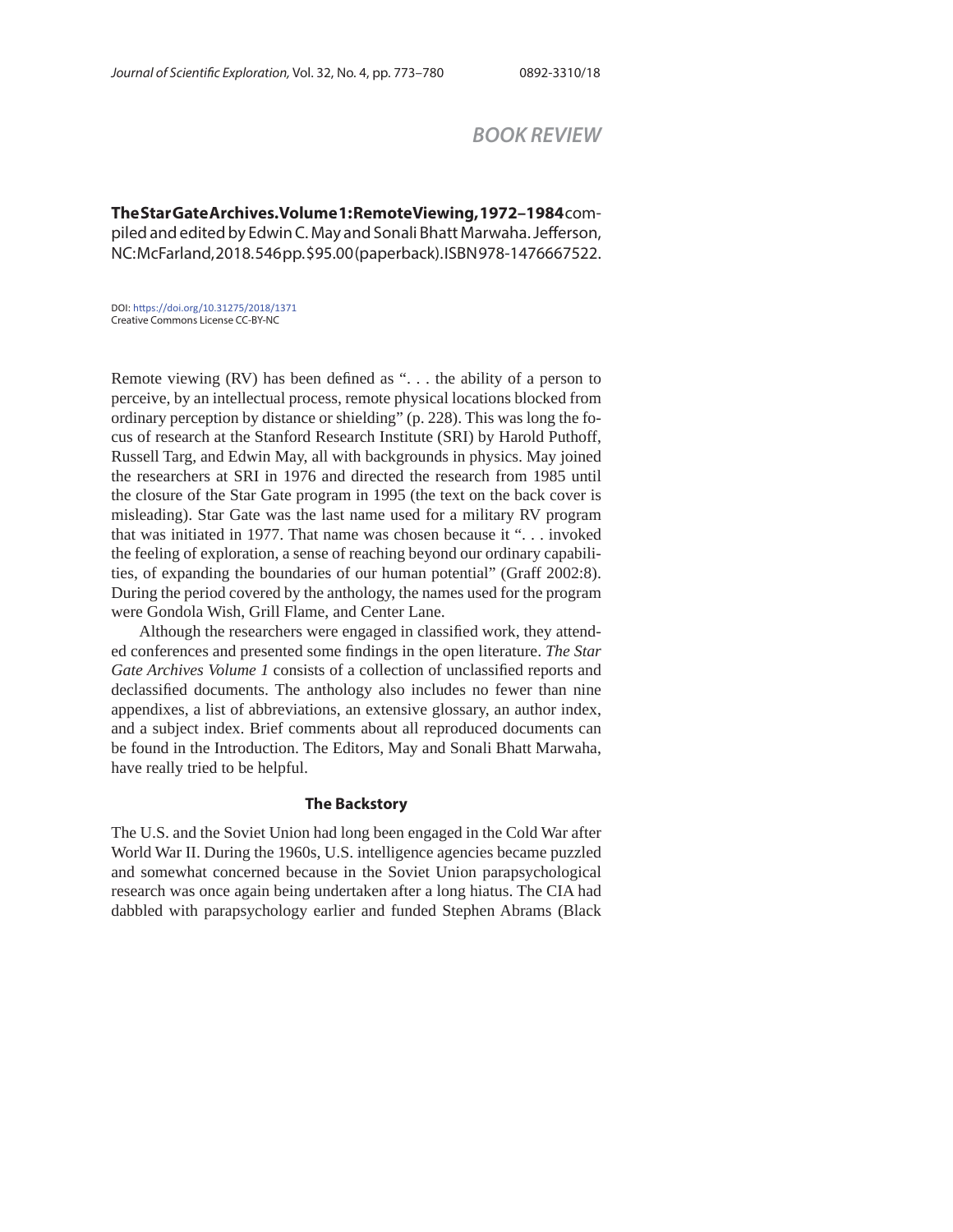

2001), but had not developed any operational applications of psychic abilities.

Although exchanges with Western parapsychologists had been tolerated (though no doubt monitored) for some years in the Soviet Union, at the end of the 1960s the Soviet attitude changed as if the research had become classified. The sensational book *Psychic Discoveries Behind the Iron Curtain* (Ostrander & Schroeder 1970) became a bestseller in the early 1970s. This and other publications awakened the fear that the Soviets were ahead of the Americans in a psychic arms

race. Ebon, almost alone, argued that ". . . American and Soviet researches in parapsychology are actually more complementary than competitive" (Ebon 1971:8). Several reports concerning the developments in the Soviet Union were requested (e.g., LaMothe 1972, Hamilton 1977, Wortz et al. 1976). The researchers at SRI, too, made threat assessments, mainly by doing their own experiments.

In 1972, first Targ and later Puthoff reached out to the CIA. Puthoff wrote a letter concerning an experiment at SRI with Ingo Swann, now known as the father of RV. That letter arrived at the right time and the CIA provided funding for additional experiments with Swann. In 1973, Swann and Patrick Price accidentally remote-viewed a National Security Agency facility (the West Virginia Site). In 1974, Price remote-viewed a site in the Soviet Union, at Semipalatinsk: "Several hours of tape transcript and a notebook full of drawings were generated over a two-week period" (p. 93). The reproduced documents cover all this, but not the evaluations—many remain classified (but see Kress 1977/1999, Richelson 2001, Stillman 1975). Wilhelm (1976, 1977) revealed to the world that the CIA had been interested in the research at SRI. However, by that time, Price was dead and the CIA no longer funded the research (they nevertheless continued to task RVers).

### **Introduction**

Parapsychological research funded by intelligence agencies and psychic spying were bound to be controversial from the start. However, the RV program had some supporters in high places. Among them were Senators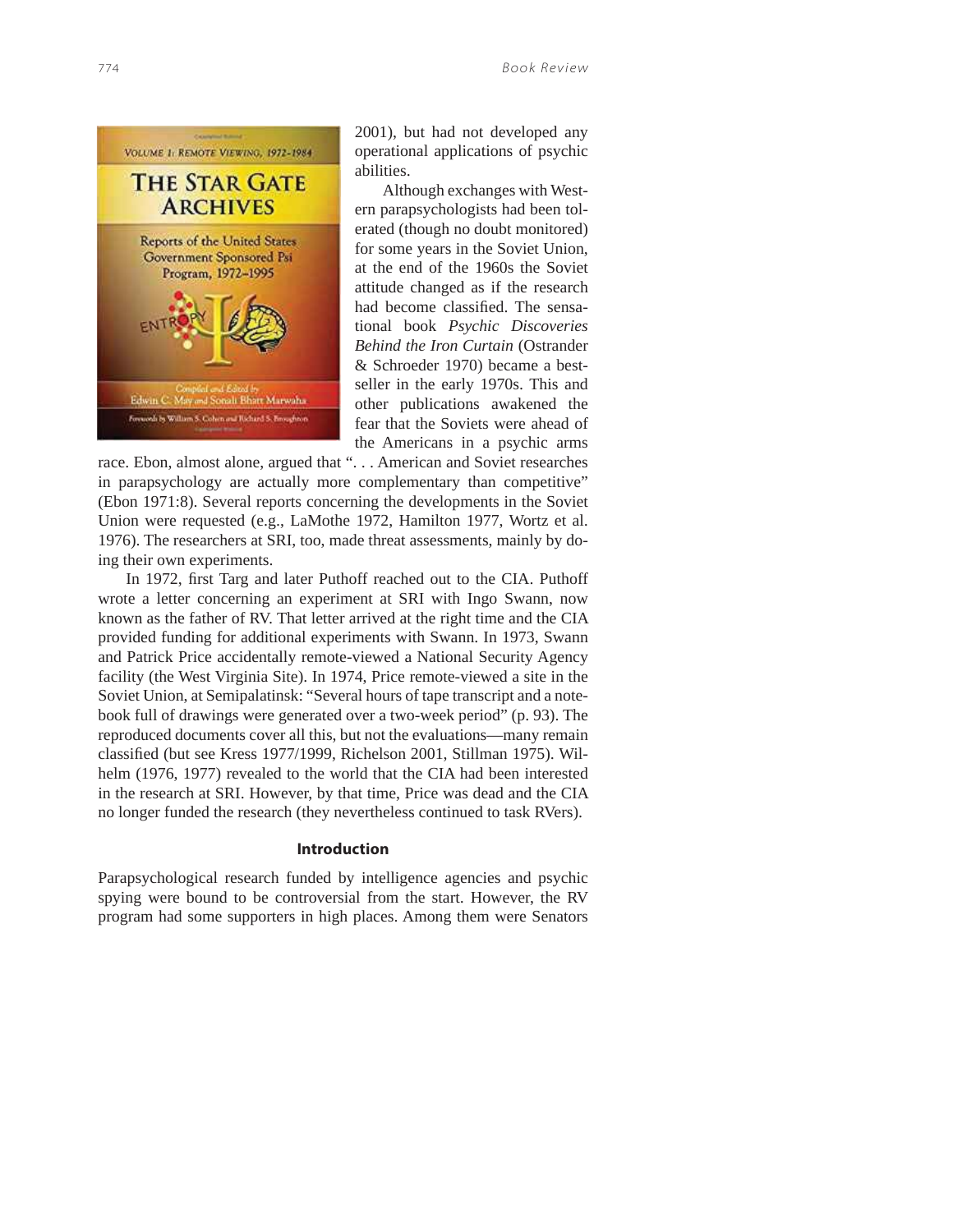William Cohen, Claiborne Pell, John Glenn, and Charles Rose. Cohen has written a brief Foreword: "I believe it was a mistake for us to abandon the effort to explore the power of the mind" (p. 1). The parapsychologist Richard Broughton has contributed a generous Foreword about the history of parapsychology and the RV research.

The Editors have written an informative Introduction, which covers the backstory and outlines the history of the RV program. The Editors have included commentary about important reviews of the program, timelines, detailed information about funding, and a glossary. In an appendix the Editors list subcontractors, which included parapsychologists such as Charles Honorton, William Braud, and Robert Morris. It seems clear that parapsychology benefited from the belief that the U.S. and the Soviet Union were engaged in a psychic arms race. Although the Editors acknowledge that the research provoked criticism, they provide no details.

#### **Controversies**

The first reproduced document is a proposal, now mainly of historical interest, addressed to the NASA Jet Propulsion Laboratory. Targ and Puthoff wrote

Ultimately we would hope to obtain both an understanding of the ESP phenomena, and the skill to train subjects sufficiently to provide them with an ESP ability functioning at a useful operational level. (p. 34)

They got funding and their later report, concerning research with an ESP teaching machine, is reproduced. The study was criticized by Gardner (1975), and later he republished his article and the subsequent correspondence, including letters from the researchers (Gardner 1981). Apparently, people at the CIA also studied the report and were unable to explain the results (Kress 1977/1999). However, in light of their goal the results were disappointing, though a gifted subject was identified, Duane Elgin, who later participated in RV experiments.

In the 1970s, Uri Geller was famous for metal-bending, clairvoyance, and telepathy. A magician, James Randi, became well-known for his attempts to convince the public that Geller was just a magician and not a psychic. Geller was tested at SRI, and although many strange events occurred in his presence (Targ & Puthoff 1977/2005), in their report to the CIA the researchers concluded: "It was always necessary for him in the experimental situation to have physical contact with any metal he bent" (p. 66). Their films were " $\dots$  insufficient to determine whether metals are being bent by normal or paranormal means" (p. 66).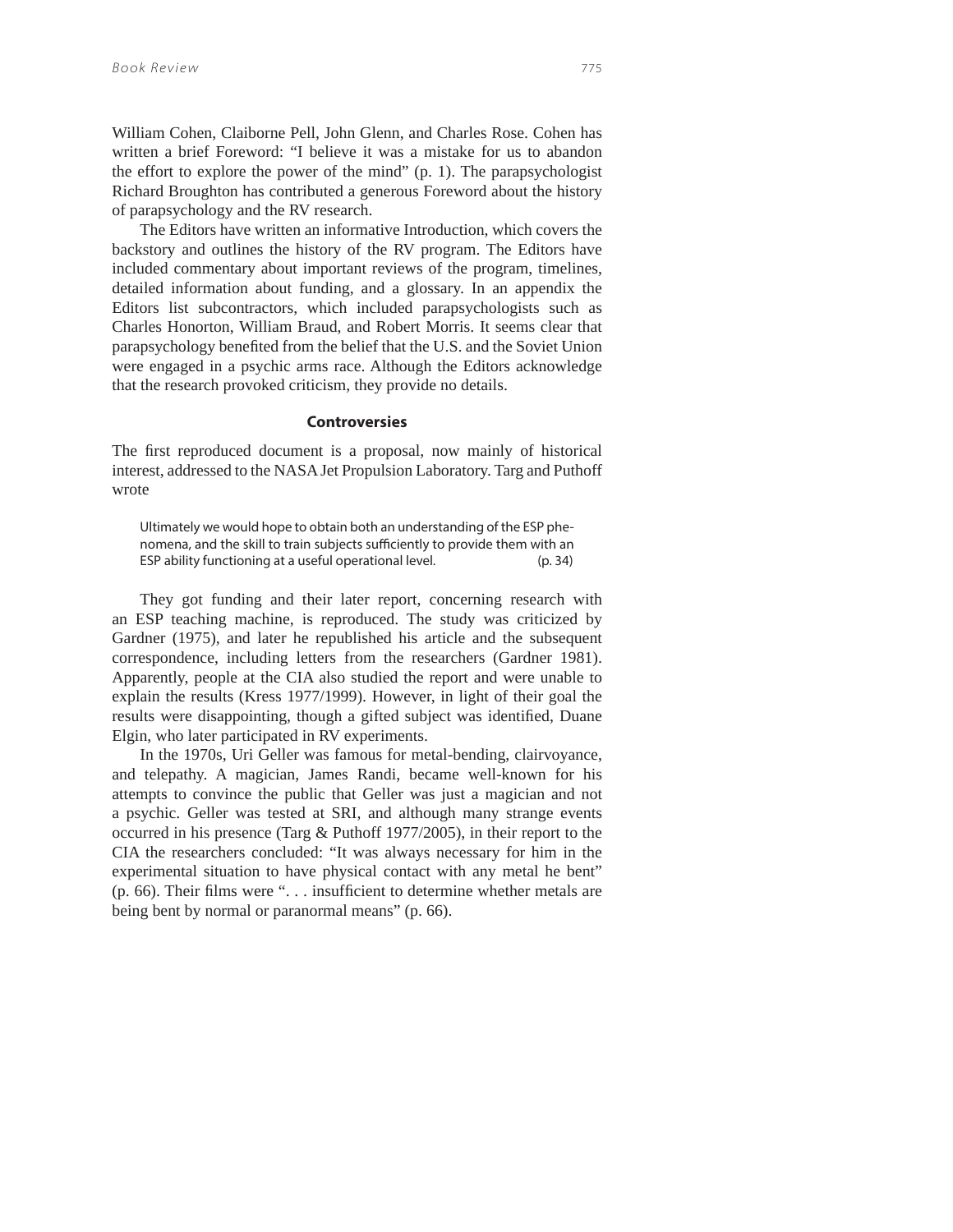Geller also participated in ESP tests, and in some he was to reproduce drawings. The first trials were single-blind (at least one experimenter knew the target): "Geller made seven almost exact reproductions of the seven chosen target pictures, with no errors" (p. 65). The results encouraged the researchers to have Geller participate in better-controlled experiments. They published the results of their research in the prestigious journal *Nature* (Targ & Puthoff 1974)—the publication was bound to provoke controversy. The Editors have reproduced the article. However, the issue that included the article also included a critical Editorial that is not reproduced. Randi (1975) argued that Geller must have fooled the researchers. In response, they circulated a Fact Sheet and in their popular book*, Mind-Reach* (Targ & Puthoff 1977/2005), commented on Randi's speculations.

In addition to the experiments with Geller, the article in *Nature* included the results of nine RV trials with Patrick Price—this, too, provoked controversy. Marks and Kammann (1978) discovered that the transcripts contained cues about in which order the trials had been carried out and argued that the cues had helped the judges. The researchers tested this hypothesis. Charles Tart edited the transcripts and the series was rejudged by a new judge—". . . seven of the nine were again correctly matched" (Tart, Puthoff, & Targ 1980:191). However, years later, when Marks and Scott (1986) were finally allowed to see the edited transcripts, they found that not all cues had been removed. It is unfortunate that the Editors do not discuss this controversy and other methodological problems in RV studies (e.g., see Kennedy 1979).

## **The Research**

During the period covered by the anthology, 1972–1984, the focus was on evaluating the operational utility of RV and finding practical applications of psychic abilities. For example, the researchers tested whether Price could detect which envelopes contained secret writing. While two RVers were onboard a submersible, an attempt was made to use RV to communicate (by associating the targets with different messages), but only two trials were carried out. Twice RVers were provided with just a driver's license, despite this "excellent results were obtained" (p. 160). Studies involving search tasks were also conducted, but the researchers eventually concluded: ". . . on average, both the laboratory experiments and operational use have been disappointing" (p. 501). Nevertheless, the researchers gradually assembled an impressive body of evidence for RV which suggested that it could be useful now and then. However, the documents often only summarize experiments and operational RV sessions, and many of the descriptions are spare and inadequate for making assessments.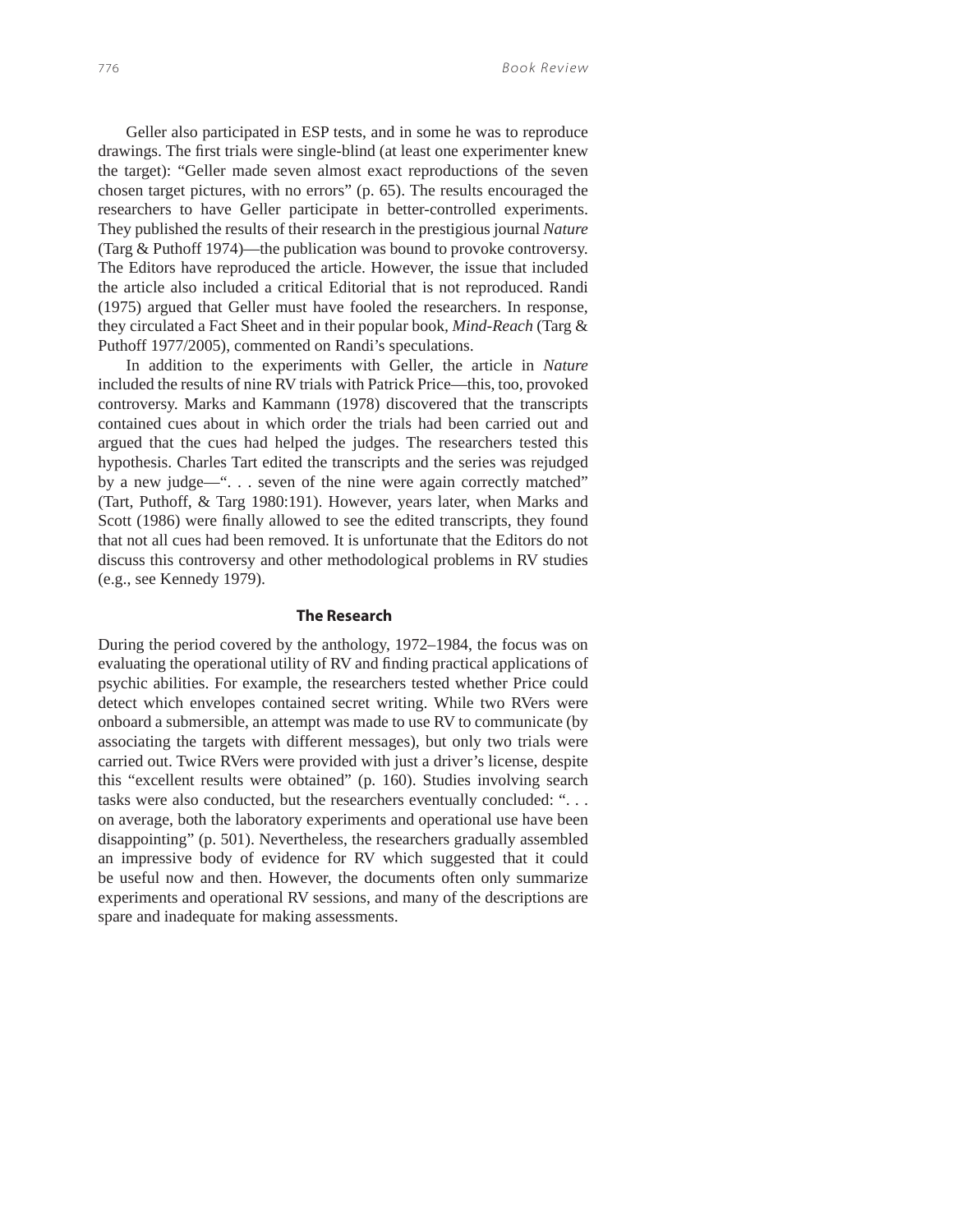Much of the early research was exploratory, but there is a noteworthy exception, namely the research with Hella Hammid. The researchers became interested in her when they analyzed the results of an EEG experiment. The basic idea is that a sender is stimulated, in this case with a flashing stroboscopic light, and elsewhere a receiver is supposed to react. Similar studies had already been conducted, including one funded by the CIA (i.e. Duane & Behrendt 1965). Formal replication attempts of their pilot study were made with Hammid as the receiver. This research is described in several of the reproduced documents (some descriptions give the reader the impression that either four subjects or just Hammid participated in the first study when, in fact, six subjects participated). When taken together, the results are inconclusive. That said, Hammid turned out to be a good RVer (but see Marks 1981, 1982, Puthoff & Targ 1981).

In our experiments, we have never found anyone who could not learn to perceive scenes, including buildings, roads, and people, even those at great distances and blocked from ordinary perception.

(Targ & Puthoff 1977/2005:5)

Even CIA personnel occasionally participated in experiments and were able to RV. However, after having conducted mass-screening studies (Lantz & May 1988, Trask, Lantz, Luke, & May 1989), the researchers concluded: "Approximately 1% of the general population possesses a natural remote viewing ability" (p. 495). One is reminded of how J. B. Rhine and his associates early on discovered several gifted subjects, but later on had to work with ordinary subjects (Pratt 1975). If the researchers are to be believed, many people are able to RV now and then, but gifted subjects are rare.

Once the CIA realized what gifted subjects such as Swann, Price, Elgin, and Hammid could do, they wanted to know everything about them. One of the reproduced documents concerns the results of the extensive testing they undertook. Neuropsychologists may find the results interesting, but no clear profile emerged:

Several years of observation by workers in the field has, however, led to an informal quide . . . successful remote viewers tend to be confident, outgoing, adventurous, broadly successful individuals with some artistic bent . . . (p. 352)

This is essentially what Frederick Atwater was told when he visited SRI International in 1978 (Atwater 2001).

The reason for Atwater's visit was that the U.S. Army Intelligence and Security Command (INSCOM) in 1977 had initiated a program (Gondola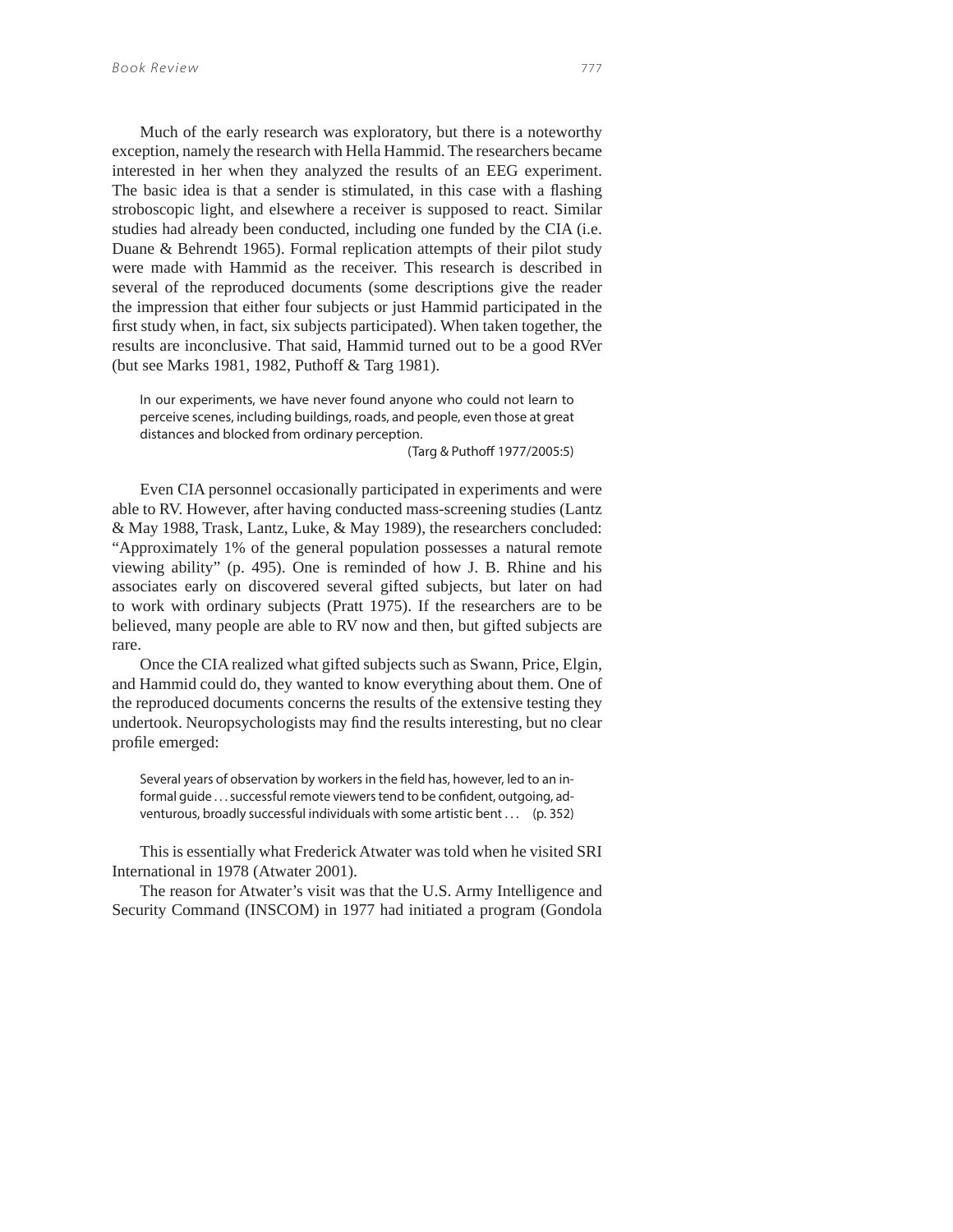Wish). The Soviets' interest in parapsychology still worried intelligence agencies. In 1978, the basic idea was that the best way to assess the threat was to teach Americans to RV. Eventually, six subjects were selected and their RV abilities assessed at SRI International. One of the reproduced documents concerns this evaluation. Part of this report was published by Targ (1994) in the open literature, and more recently Targ (2015) has shared some further details. It is noteworthy how little the researchers wrote about the subjects (cf. Schnabel 1997). Joseph McMoneagle (1997), now one of the best-known RVers, has revealed that he was subject 372. The reproduced drawings are certainly thought-provoking. The RVers went on to become psychic spies for the U.S. intelligence agencies, using RV to gather information about various sites and people.

In order to learn what characterizes good RVers, the Personality Assessment System (PAS) was administered. The PAS is ". . . a comprehensive interpretive framework for profiles of subtest performances that have been generated by the Wechsler Adult Intelligence Scale (WAIS)" (p. 422). The sample of RVers was small, so to bolster the sample additional participants were recruited, "persons who had spontaneously reported psi phenomena" and "people with demonstrated psi skills" (p. 423), but it is unclear how many of them were RVers. The researchers concluded:

It appears that potentially good viewers appear in about five to seven personality categories and collectively represent about 10 percent of the general population. (p. 427)

The involvement of the military brought along the need to enhance RV and to develop a training program. The latter task mainly fell to Ingo Swann. He had already tried for years to understand RV, and gradually after extensive self-testing he developed what came to be known as Coordinate Remote Viewing, also known as Controlled Remote Viewing (CRV). The Editors have reproduced several documents about this. One of Swann's ideas was that during training the RVers should get feedback immediately if what the RVer said was wrong Swann remained silent. Swann was hence not blind to the target during training sessions. Elsewhere, one of the Editors, Edwin May, has provided some frank critical commentary about this fact (May, Rubel, & Auerbach 2014). The researchers understood that Swann's training method was problematic, but he was allowed to continue. Swann's own RV appears to have improved, but the efficacy of the training for his trainees was in fact not always properly assessed at SRI International (due to lack of time and funds). There is no consensus about the value of CRV training in the RV community.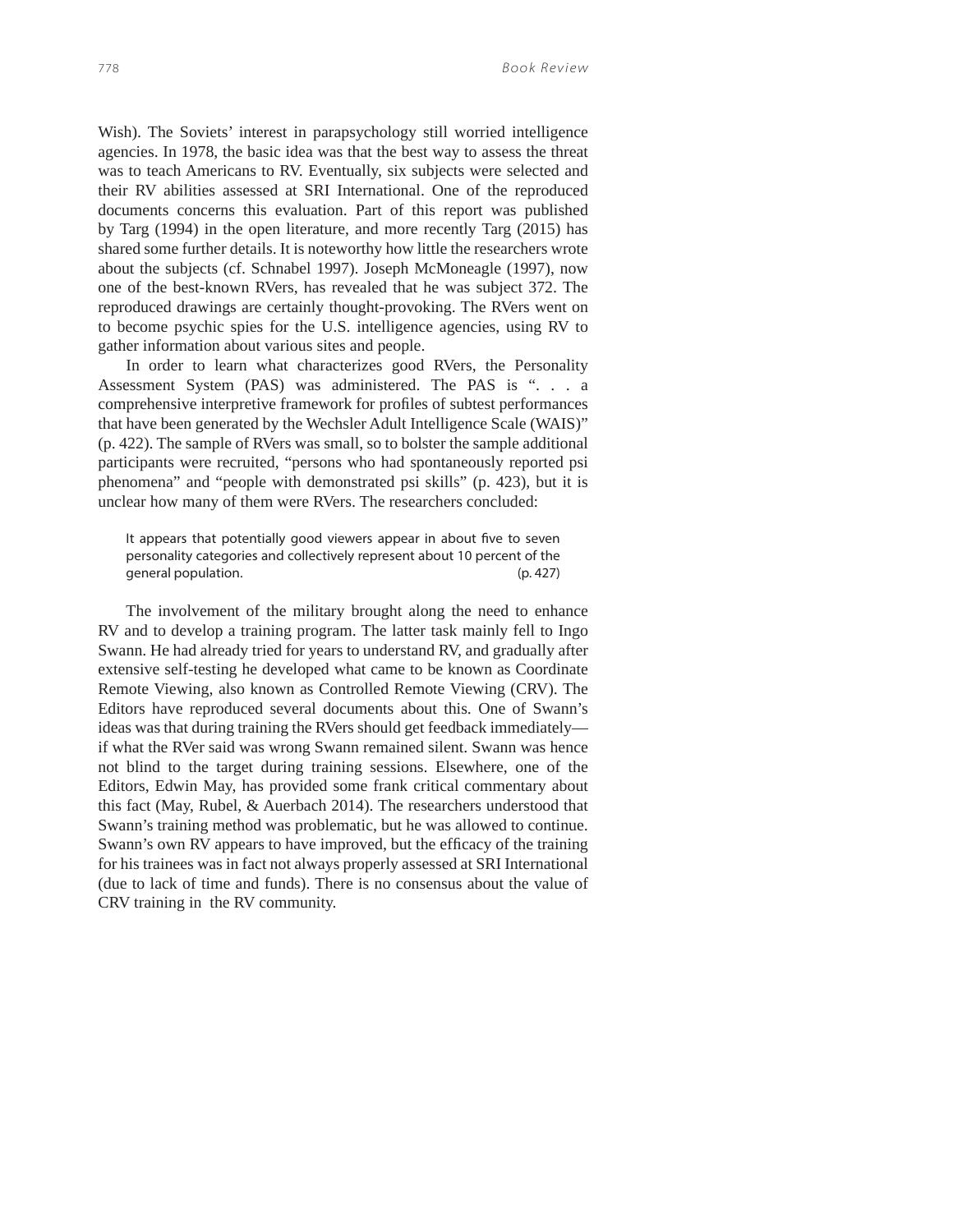#### **Summary**

The Editors have put together an informative anthology that gives readers a good idea about the kind of research that went on at SRI International. However, since the book is dedicated to present and future generations of researchers, the lack of information about methodological problems is unfortunate. The methodological problems alone, however, are insufficient to dismiss the evidence for RV. That said, the reproduced documents ". . . were written as responses to explicit statements of work and, therefore, do not generally follow an academic model of scientific reporting" (p. 6).

It is not easy to say whether intelligence agencies should task RVers. The researchers often stressed that ". . . the information is fragmentary and imperfect, and therefore should not be relied on alone . . . " (p. 361), but the anthology offers enough evidence to make it clear why intelligence agencies tasked RVers. However, few operational RV sessions ". . . are carried out under the same conditions. Feedback in operational contexts is often limited, making evaluation difficult" (p. 399). The reproduced documents do not contain detailed information about the sponsors' evaluations, and many remain classified (though two examples are presented, one target was a chemical warfare storage facility in Germany and the other target was a biological warfare facility in the Soviet Union). The evaluations conducted while the program was active make it clear that the RVers' accuracy was highly variable. Some data are undeniably interesting, but much erroneous data were also generated by RVers (e.g., Lenahan 1981).

For various reasons, the focus early on had to be on operational utility and practical applications rather than on the basic research that was needed (Kress 1977/1999). In hindsight, it seems as if the RVers became operational too early and that CRV was taught before it had been properly evaluated; in fact, it was not even fully developed when Swann accepted his first trainees. There were mitigating circumstances. Because of the Iran hostage crisis, the military RVers became operational just months after their RV sessions at SRI International. The need for funding and the involvement of the military produced the need to offer a training program fast. Now that the Cold War is over, it is possible to step back and assess the evidence for RV and its operational utility—reading the *Star Gate Archives* is a good starting point.

> **—NEMO C. MÖRCK** nemomorck@hotmail.com

#### **References Cited**

Atwater, F. H. (2001). Captain of My Ship, Master of My Soul. Charlottesville, VA: Hampton Roads. Black, D. (2001). Acid: A New Secret History of LSD (revised edition). London: Vision.